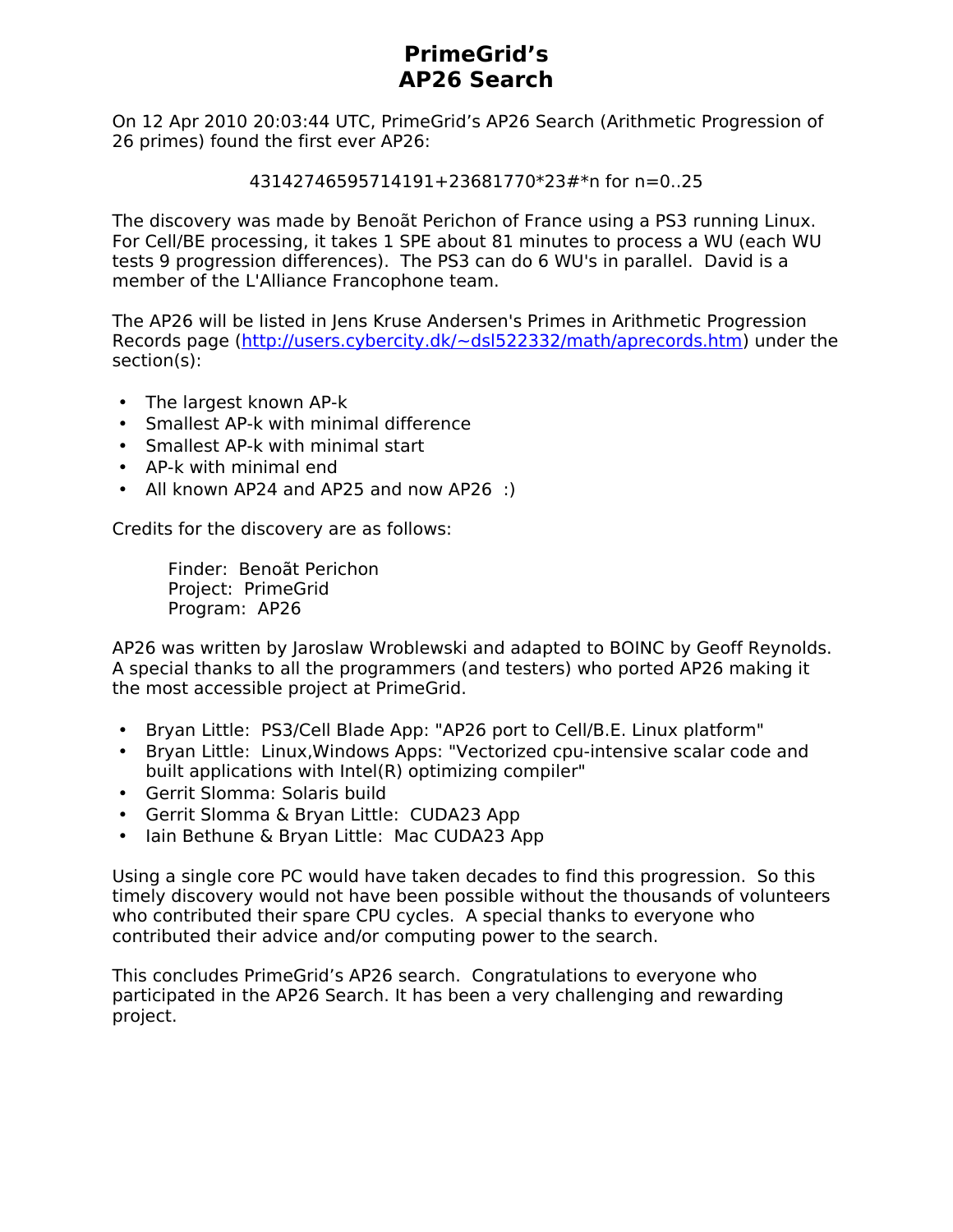### **PrimeGrid's AP26 Search**

### **The 26 terms of the AP26**

43142746595714191+23681770\*23#\*n for n=0..25

23#=2\*3\*5\*7\*11\*13\*17\*19\*23=223092870

43142746595714191+23681770\*223092870\*0=43142746595714191 43142746595714191+23681770\*223092870\*1=48425980631694091 43142746595714191+23681770\*223092870\*2=53709214667673991 43142746595714191+23681770\*223092870\*3=58992448703653891 43142746595714191+23681770\*223092870\*4=64275682739633791 43142746595714191+23681770\*223092870\*5=69558916775613691 43142746595714191+23681770\*223092870\*6=74842150811593591 43142746595714191+23681770\*223092870\*7=80125384847573491 43142746595714191+23681770\*223092870\*8=85408618883553391 43142746595714191+23681770\*223092870\*9=90691852919533291 43142746595714191+23681770\*223092870\*10=95975086955513191 43142746595714191+23681770\*223092870\*11=101258320991493091 43142746595714191+23681770\*223092870\*12=106541555027472991 43142746595714191+23681770\*223092870\*13=111824789063452891 43142746595714191+23681770\*223092870\*14=117108023099432791 43142746595714191+23681770\*223092870\*15=122391257135412691 43142746595714191+23681770\*223092870\*16=127674491171392591 43142746595714191+23681770\*223092870\*17=132957725207372491 43142746595714191+23681770\*223092870\*18=138240959243352391 43142746595714191+23681770\*223092870\*19=143524193279332291 43142746595714191+23681770\*223092870\*20=148807427315312191 43142746595714191+23681770\*223092870\*21=154090661351292091 43142746595714191+23681770\*223092870\*22=159373895387271991 43142746595714191+23681770\*223092870\*23=164657129423251891 43142746595714191+23681770\*223092870\*24=169940363459231791 43142746595714191+23681770\*223092870\*25=175223597495211691